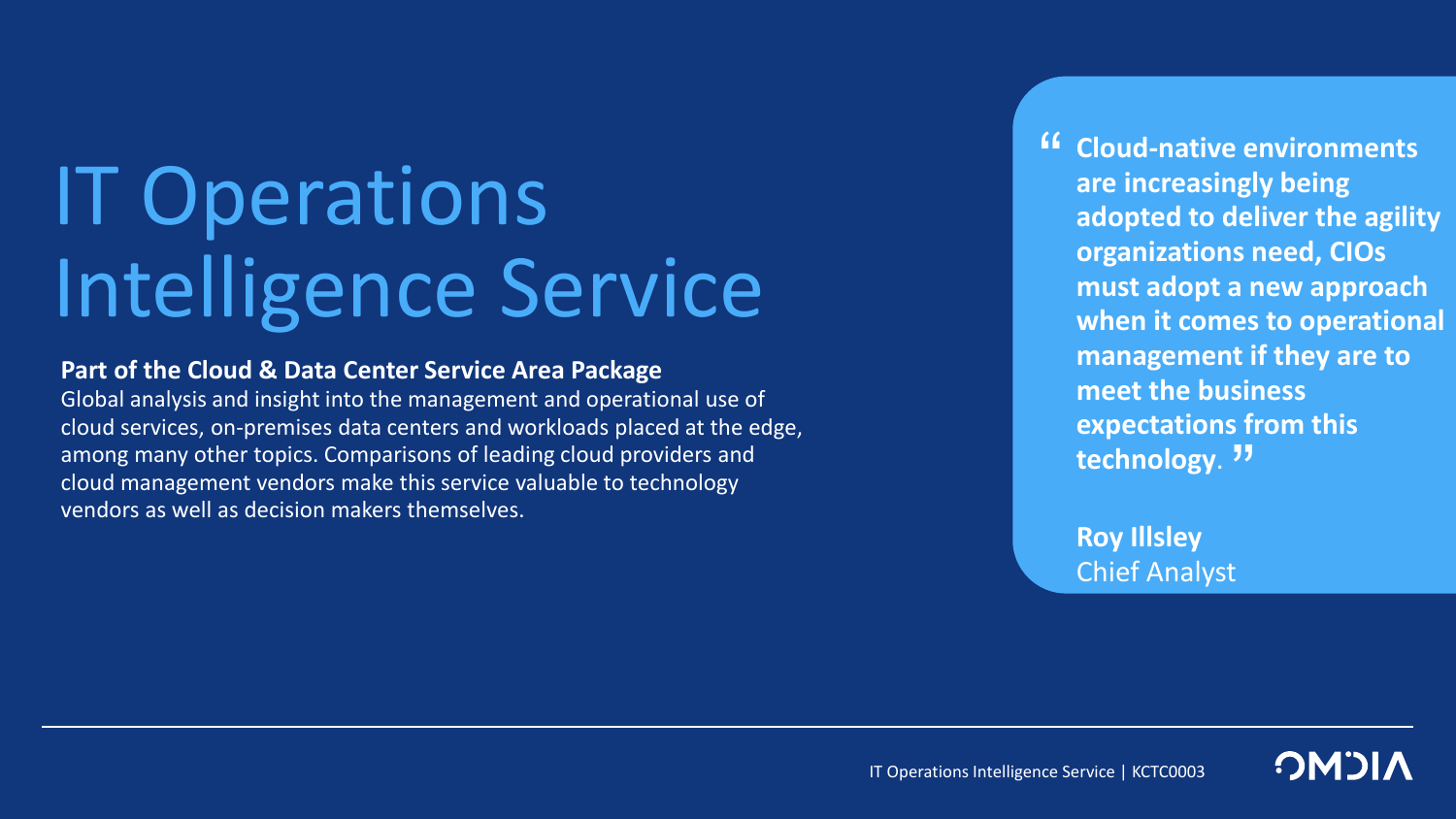**OMPI** 

## IT Operations Intelligence Service

*Part of the Cloud & Data Center Service Area Package*

OMDIA UNIVERSE: Selecting a Hybrid and Multicloud Management Solution



**Omdia Universe: Selecting a Hybrid and Multicloud Management Solution, 2020–21** 

#### **KEY QUESTIONS ADDRESSED HOW OMDIA HELPS YOU**

- What is the impact of disruptive technology on IT departments: AIOps, cloud-native ecosystem, increased cloud adoption (hybrid and multicloud), and edge computing requirements?
- In what software environments are workloads being managed today and where will they be moving over the next 18 months?
- Which companies hold the top rankings for private and public cloud management services?

#### **NEW ENHANCEMENTS**

- Comparison of container management platforms
- Market landscape for DCIM
- Cloud economics

- Ability to articulate value proposition of your offering in context of hybrid and multicloud
- Comparison of leading cloud providers and cloud management vendors.
- Understanding emerging cloud-native market impact on IT decision maker: service mesh, serverless, and microservices
- Perspective on trade-offs implementing DevOps/AIOps, leveraging off-premises cloud provider IT infrastructure and cloud-native development.
- Comparison of leading AIOps vendors.
- Help with cloud economics as market matures and services available to enterprise buyers evolve.
- Coverage of early-stage vendors that represent potential market disruption.
- Perspective on edge computing adoption covering top use cases.
- Case studies of real-life examples of deploying and running some of the new technologies.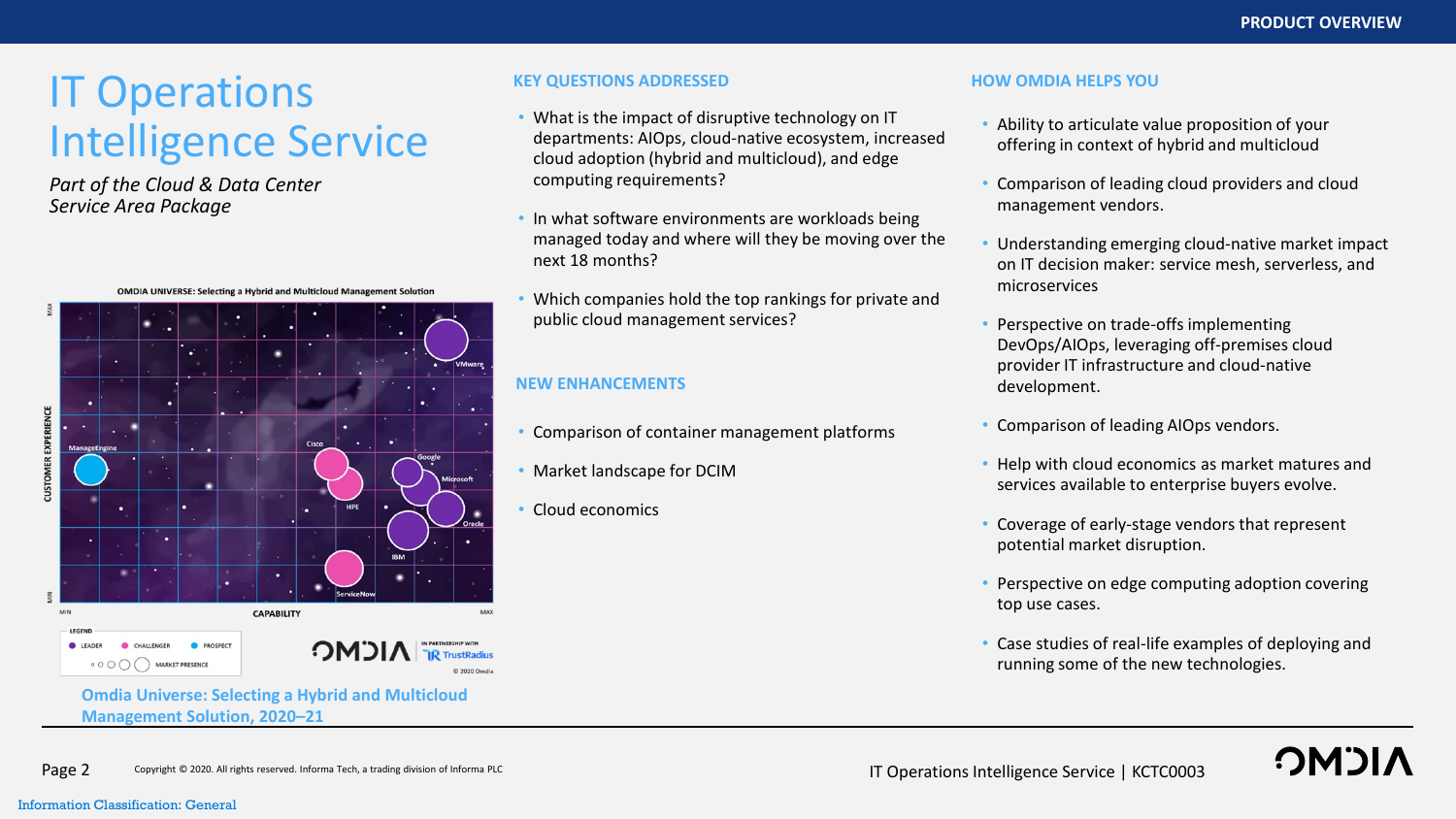### IT Operations Intelligence Service: Our Experts



#### **Research Director**

- Open computing
- Hyperscale cloud service providers
- Semiconductor development

#### **Manoj Sukumaran**

#### **Principal Analyst**



- Compute systems
- Data center networks
- Disruptive hardware technologies

## **Roy Illsley**



- IT operations
- Application delivery
- Disruptive software technologies

#### **Moises Levy**

#### **Principal Analyst**

- Power and cooling
- Energy efficiency
- Data center sustainability

#### **Alan Howard**

#### **Principal Analyst**

- Colocation services
- Data center investment
- Location & construction strategies

**Principal Analyst**

- Storage systems
- 
- Software-defined storage

#### **Vijendra Krishnamurthy**

**Senior Analyst**

- Data center racks
- Rack power distribution
- Micro data centers

#### **Dominika Koncewicz**

**Senior Analyst**

- SD-WAN platforms
- SASE & SD-WAN aaS
- network service consolidation

**Nicole Tuggle**

#### **Research Analyst**

- rPDU vendor share
- UPS hardware & service vendor share



#### **Principal Analyst**

• Quantum computing

• High performance computing

#### **Currently Recruiting**

#### **Principal Analyst**

- Kubernetes
- Cloud native software development

#### **Currently Recruiting**

**Senior Analyst**

- Cloud services
- Data center buildout

**NICMC** 

• Data management

**Dennis Hahn**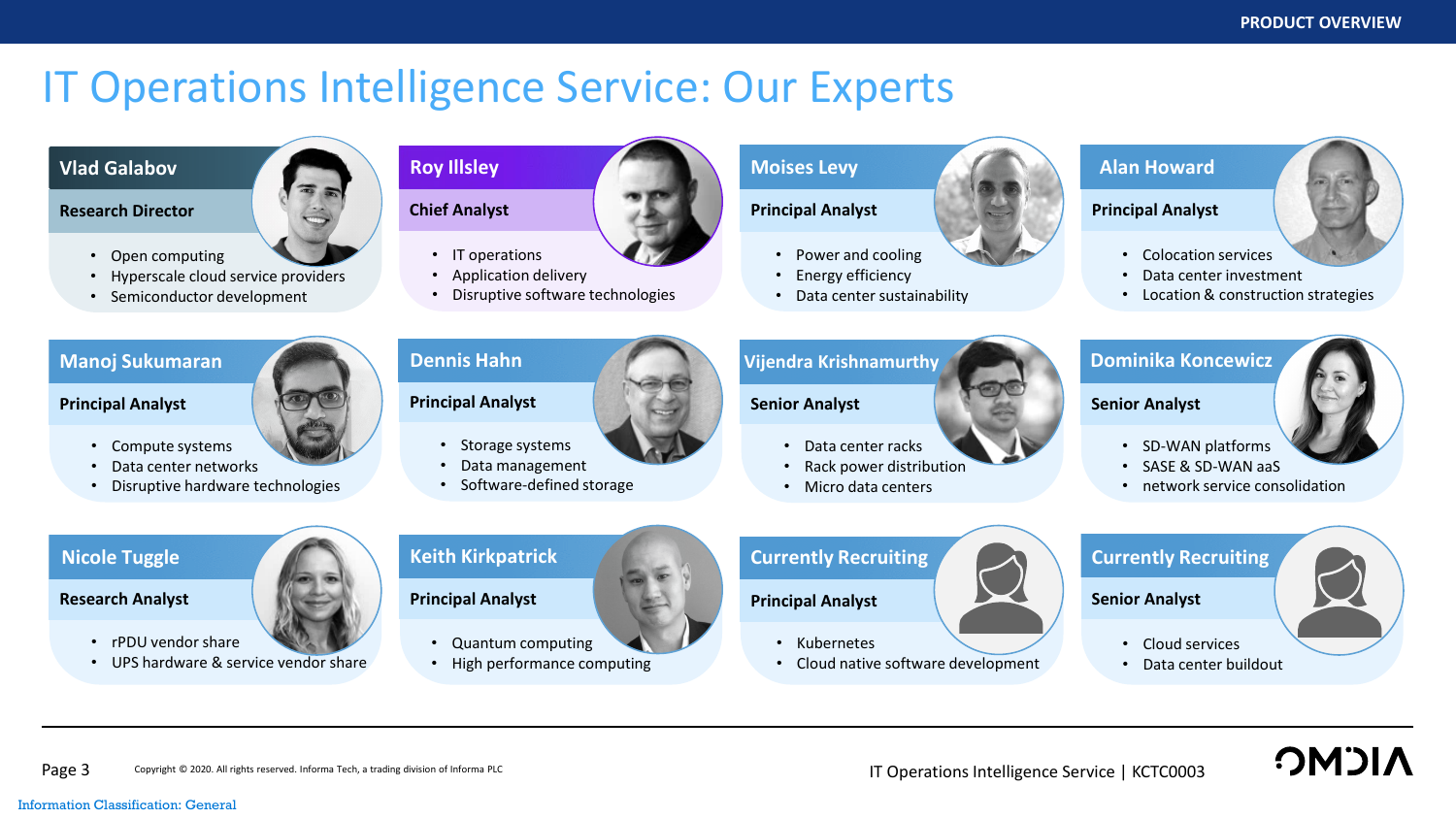## IT Operations Intelligence Service: Deliverables



### **MARKET TRACKERS**

*—Annual—*

• IT Enterprise Insights data on cloud computing • Software infrastructure market forecast data



### **ANALYST INSIGHTS** —*Ongoing—*

Analyst commentary on market shifts, technology and regional developments, vendors, events, and more.

Copyright © 2020. All rights reserved. Informa Tech, a trading division of Informa PLC



### **SURVEYS & REPORTS**

—*Annual—*

- Cloud Computing –Trends to Watch
- Omdia Universe: Selecting a AIOps solution Report
- Why Autonomous Assurance is critical for DevOps Report
	- IT Ecosystems and Operations Trends to Watch
	- IT Enterprise Insights in Cloud Computing Report
- Market Disruptors in IT Management and Automation Report
- Omdia Universe: Selecting a Cloud Service Provider Report
	- Quantum Computing Trends to Watch
	- Data Center Energy Efficiency Trends to Watch
		- From Cloud to Edge Report
- Software Infrastructure Market Forecast 2020-25 Report



### **ANALYST ACCESS** —*Ongoing—*

For prompt responses to urgent and unique questions.



—*Biannual—*

Biannual scheduled briefings with analysts on research highlights from all aspects of the market.



#### Page 4 Copyright © 2020. All rights reserved. Informa Tech, a trading division of Informa PLC<br> **Page 4** Copyright © 2020. All rights reserved. Informa Tech, a trading division of Informa PLC

#### Information Classification: General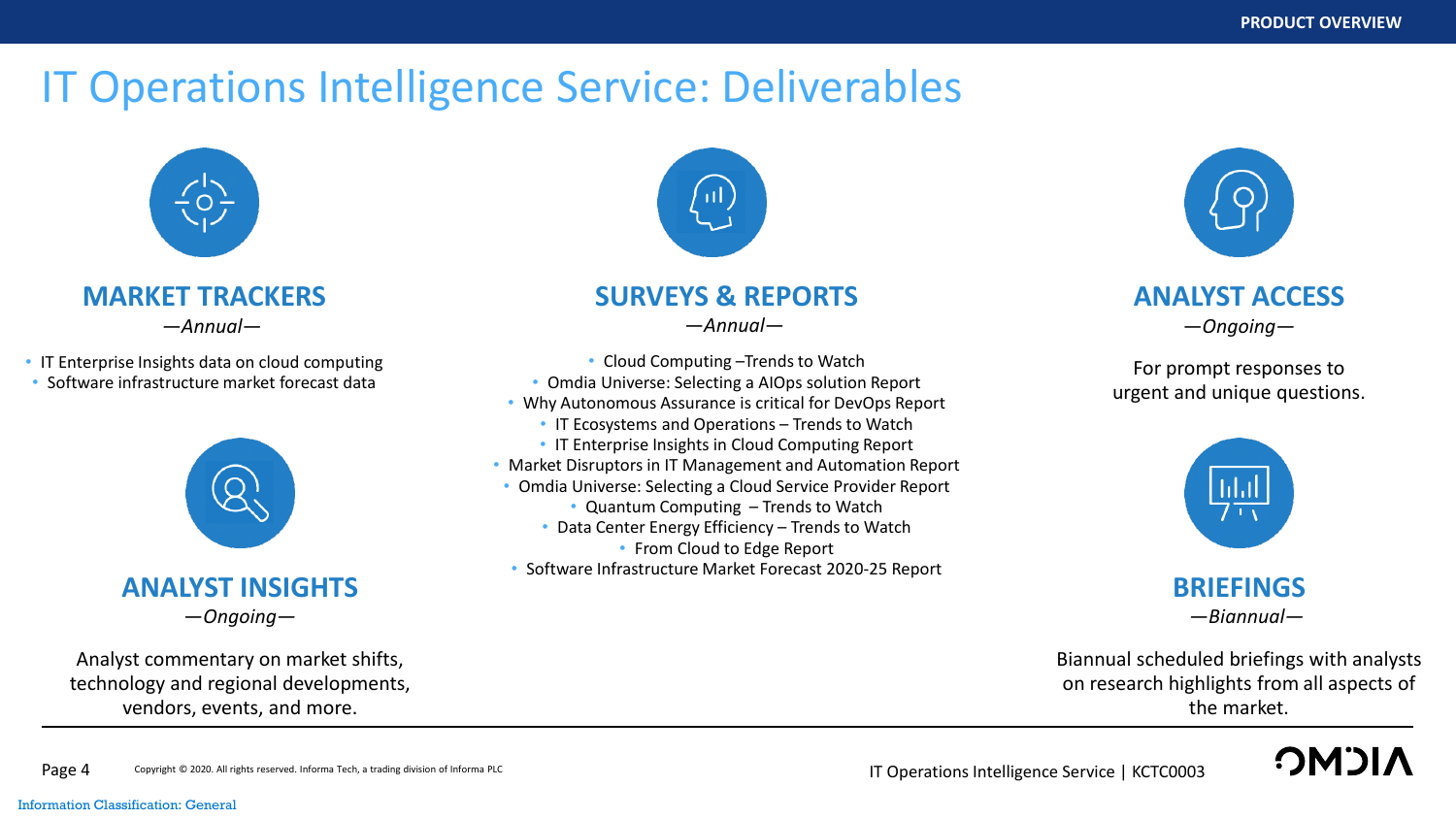OM"

## IT Operations: Market Trackers

#### **IT Enterprise Insights Cloud Computing**

Global view of current and forecasted cloud computing use based on a large global end-user survey.

**Frequency**: Annual

**Period: 2021 - 2023**

#### **Regions:**

- Global
- CALA
- North America
- **EMEA**
- APAC

#### **DETAILS COVERAGE**

**Segmentations**

- Cloud workloads and which cloud environment they are running in 2021 and in 2022.
	- Legacy on-premises, Private cloud, Hybrid cloud, Public cloud (IaaS and PaaS), and SaaS
- The percentage of production workloads running in the different software environments in 2021 and in 2022.
	- Legacy, VMs, Containers, and Serverless.
- The percentage of Edge workloads in production environments in 2021 and in 2022.
- Enterprise use of the cloud service providers.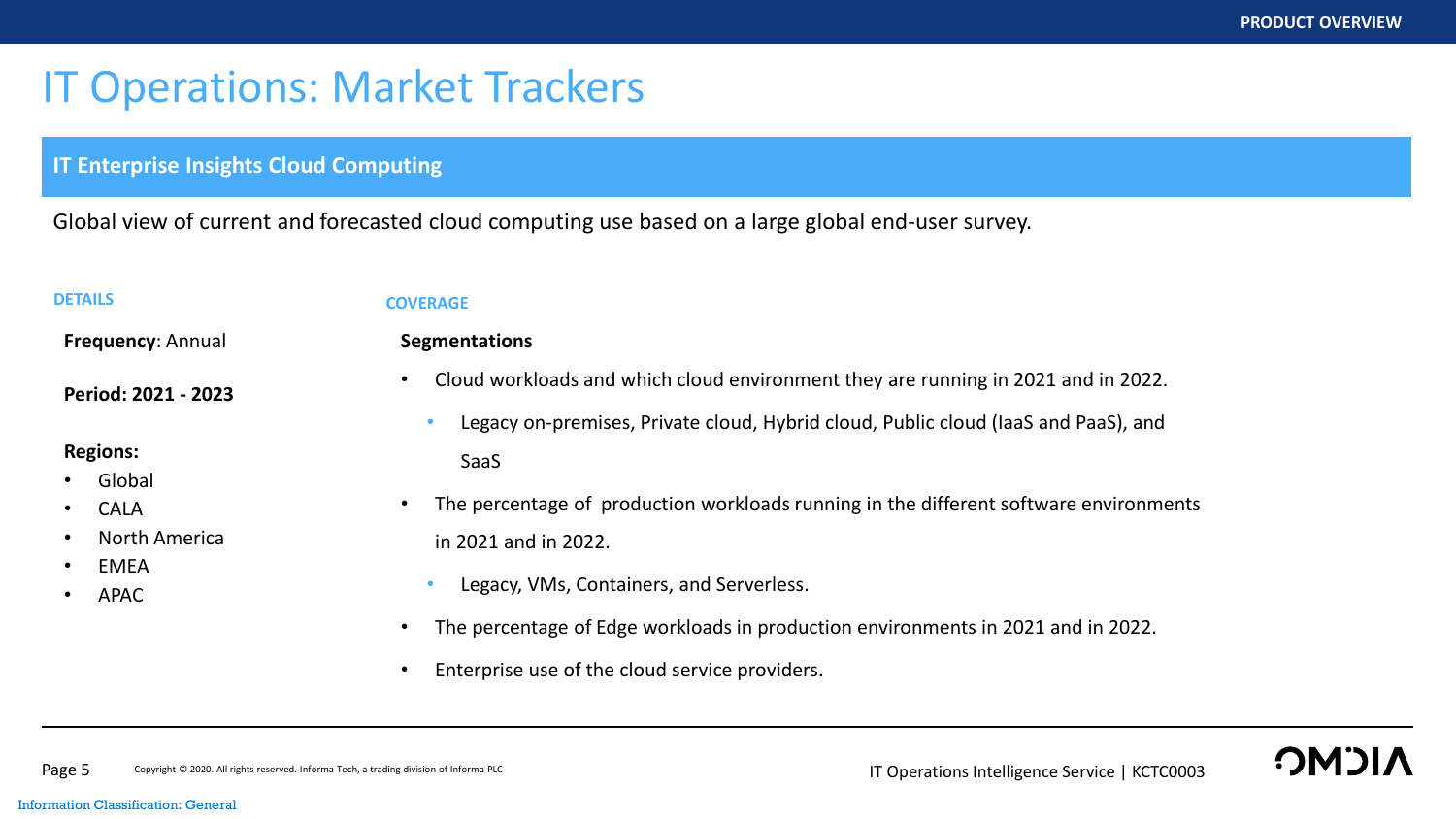## IT Operations: Market Trackers

**Software infrastructure market forecast 2020 - 2025** 

Global view of current and forecasted software infrastructure market.

#### **DETAILS COVERAGE**

**Frequency**: Annual

**Period: 2020 - 2025**

#### **Regions:**

- Global
- CALA
- North America
- **EMEA**
- APAC

- **Segmentations**
- Container management platforms/services.
- Multicloud and hybrid cloud management and orchestration
- AIOps
- Infrastructure management
- DevOps (Release management)
	- Virtualizations
- Virtualized desktops
- HCI
- IT Operational analytics
- Database infrastructure and management
- Data protection

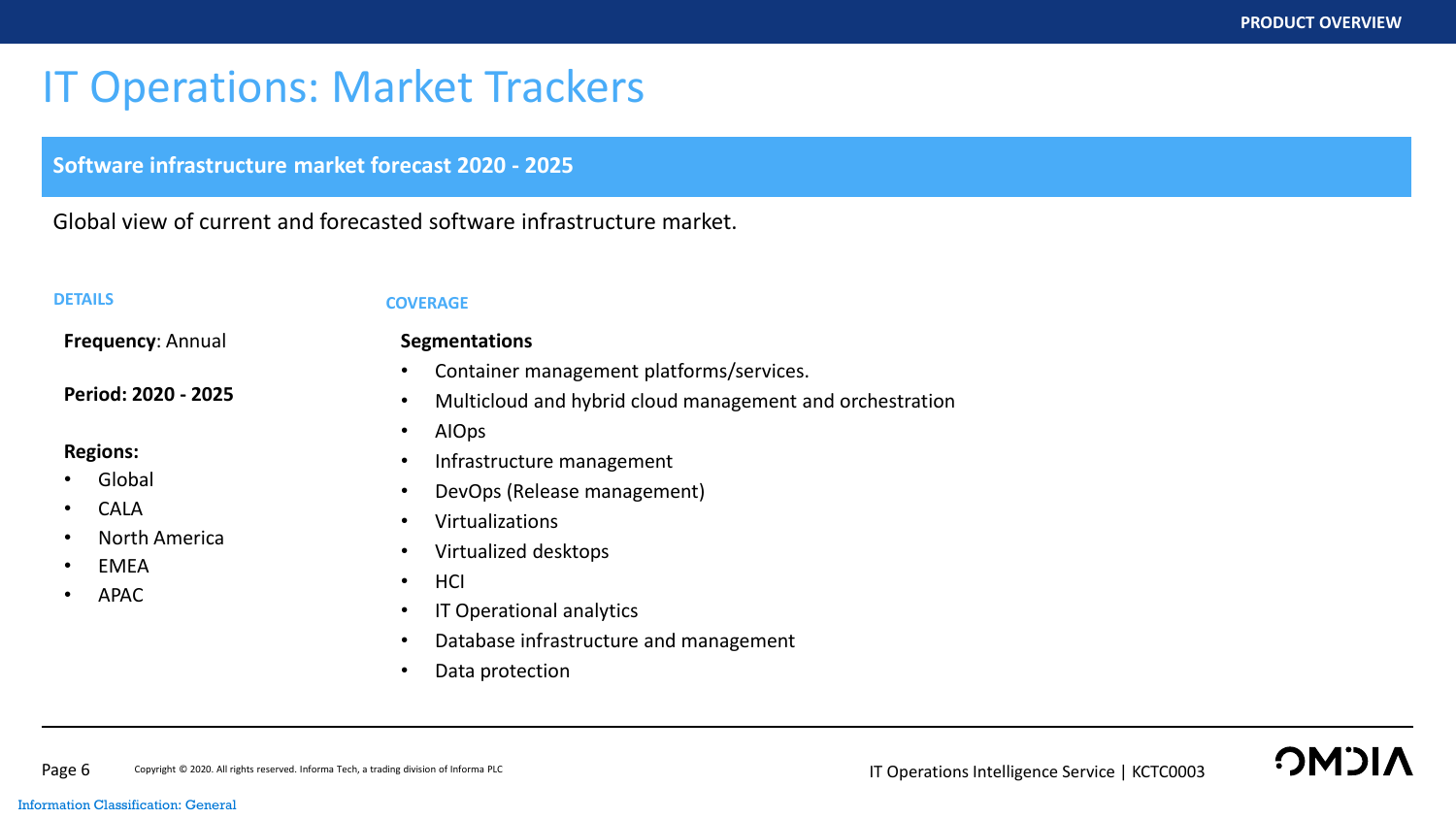## IT Operations: Reports, Surveys and Analysis

#### **Trend to Watch: Cloud Computing**

As the adoption of cloud computing continues to grow, organizations need to understand the challenges that it brings. This report examines the key technology trends that will impact cloud computing in 2022.

#### **Trend to Watch: IT Ecosystems & Operations**

The data center has been the epicenter of the IT delivery environment for organizations for the past 30 years, but with the rise of cloud computing this is changing with new technologies and management activities requiring IT operational teams to different things.

#### **Trend to Watch: Quantum Computing**

The quantum computing market is a small but rapidly maturing one from the technology perspective. However, for quantum computing to succeed it needs the market in suitable applications to also mature.

#### **From Cloud to Edge Report**

Edge computing is forecast to grow rapidly over the next 4 years. Understanding the key opportunities, challenges, and potential of the market is key to success in deploying edge computing.

#### **Why Autonomous Assurance is critical for DevOps Report**

Understanding from the results of a survey the key role of software testing and the impact that automation has on the DevOps process.

#### **ICT Enterprise Insights in Cloud Computing Report**

A survey assessing use of cloud computing by 6,600+ IT decision makers, across 62 countries, 14 lines of business, 80 technologies and companies from <\$10M to >\$20billion in revenues.

#### **Market Disruptors in IT Management and Automation Report**

A series of reports that focus on the key distributors in the IT technology management markets.

#### **Omdia Universe: Selecting an AIOps solution Report**

This report analyzes, evaluates, and compares the leading AIOps solutions to allow the reader to obtain a perspective on the state of the AIOps market.

#### **Omdia Universe: Selecting a Cloud Service Provider (CSP) Report**

This report analyzes, evaluates, and compares the leading CSPs solutions to allow the reader to obtain a perspective on the state of the CSPs market.

#### **Software Infrastructure Market Forecast 2020-25 Report**

Analyzing the software infrastructure market forecast by relating the market forecast to wider picture of technology transformation.

#### **Data Centre Energy Efficiency – Trends to Watch**

The impact of climate change is now better understood and the need for data centers to be as energy efficient and environmentally sustainable as possible is of C-level concern.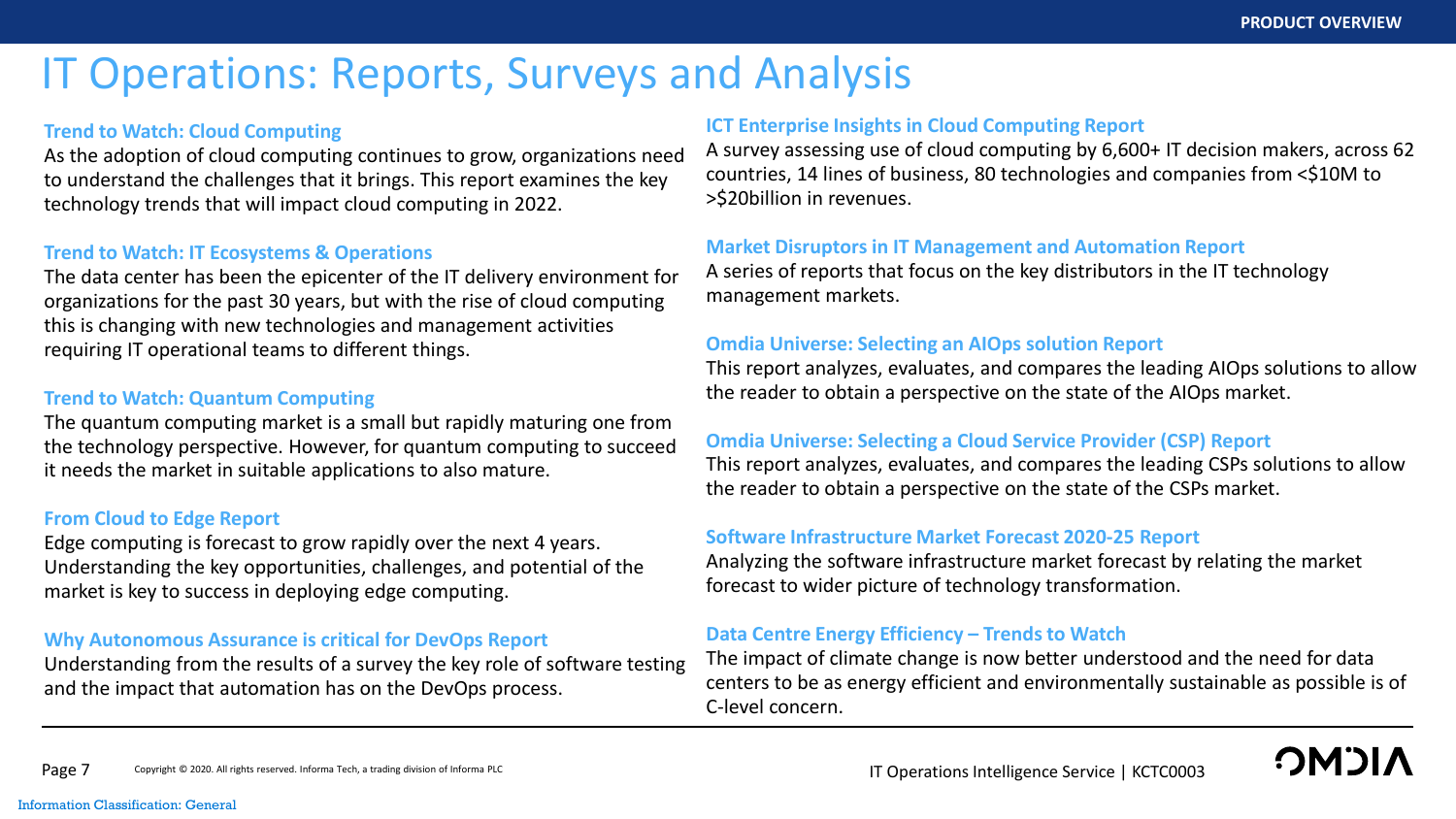**OMOL** 

### Related Content: Cloud & Data Center Service Area



#### **About Omdia's Cloud & Data Center Research**

Omdia provides deep analysis of worldwide compute technologies – from cloud to the edge. Detailed and data-rich intelligence services cover all aspects of data center IT and physical infrastructure, cloud & colocation services, and the strategies required to manage the entire IT ecosystem.

Omdia's expert team of cloud and data center analysts provide strategic guidance, steeped in a robust foundation of data, to both vendors and technology decision makers. Omdia has consistently been 1<sup>st</sup> to market capturing market disruptions and technology transitions, helping IT decision makers and their vendors succeed in navigating these transitions. For technology decision makers, Omdia also provides guidance on vendor selection and best practices for management of IT operations.

The Cloud & Data Center team provides market analysis in the form of quarterly datasets with size, share and forecasts, end-user surveys, vendor assessments and personalized consulting.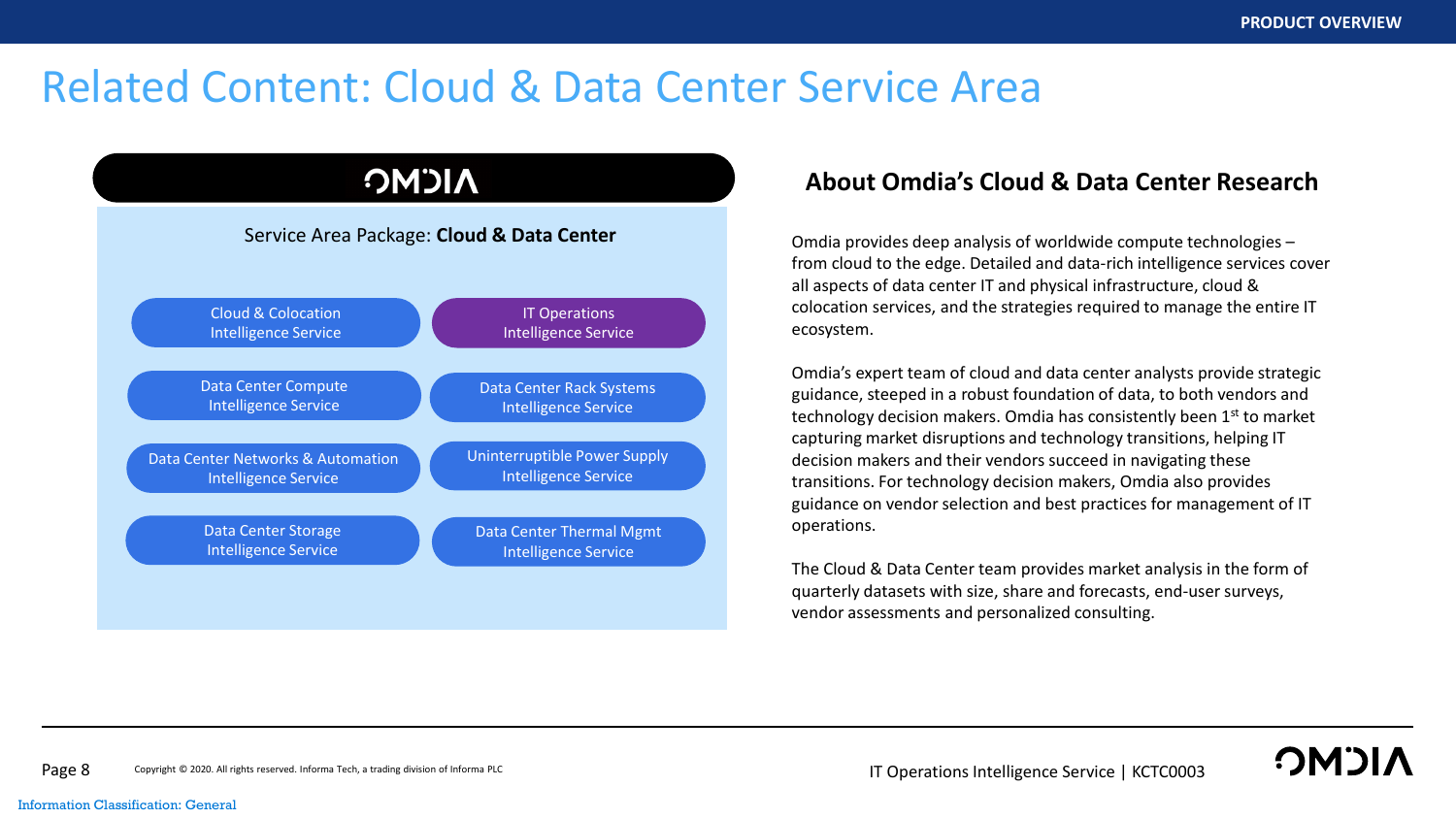

Information Classification: General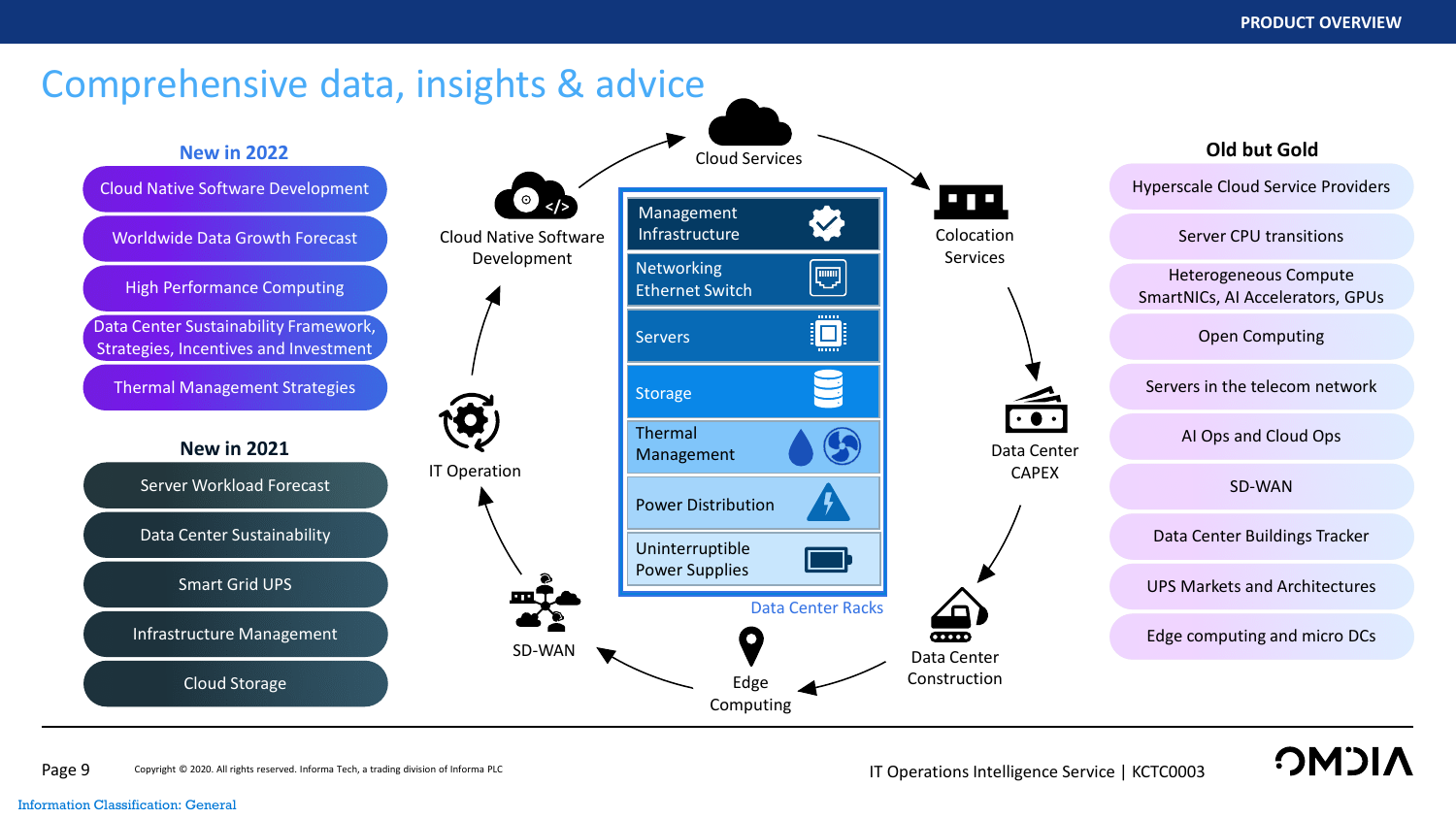## Our "Ask an Analyst" Service Provides Best in Class Customer Support

Whether you need guidance to navigate the service, information regarding our methodologies or you want to better understand a data trend, Omdia's support team is here to help.

#### **Draw on our expertise**

- Make the right decisions
- Sanity-check your own findings
- Get the most out of your subscription
- Understand more about our methodologies

Our Ask an Analyst service gives you direct contact via telephone, email or face-to-face session with our expert analyst team:



**Tom Coate** Customer Success Manager



**Kâren Dyer** Customer Success Manager



of our customers rate our service as Excellent or Very Good

**OMOL**